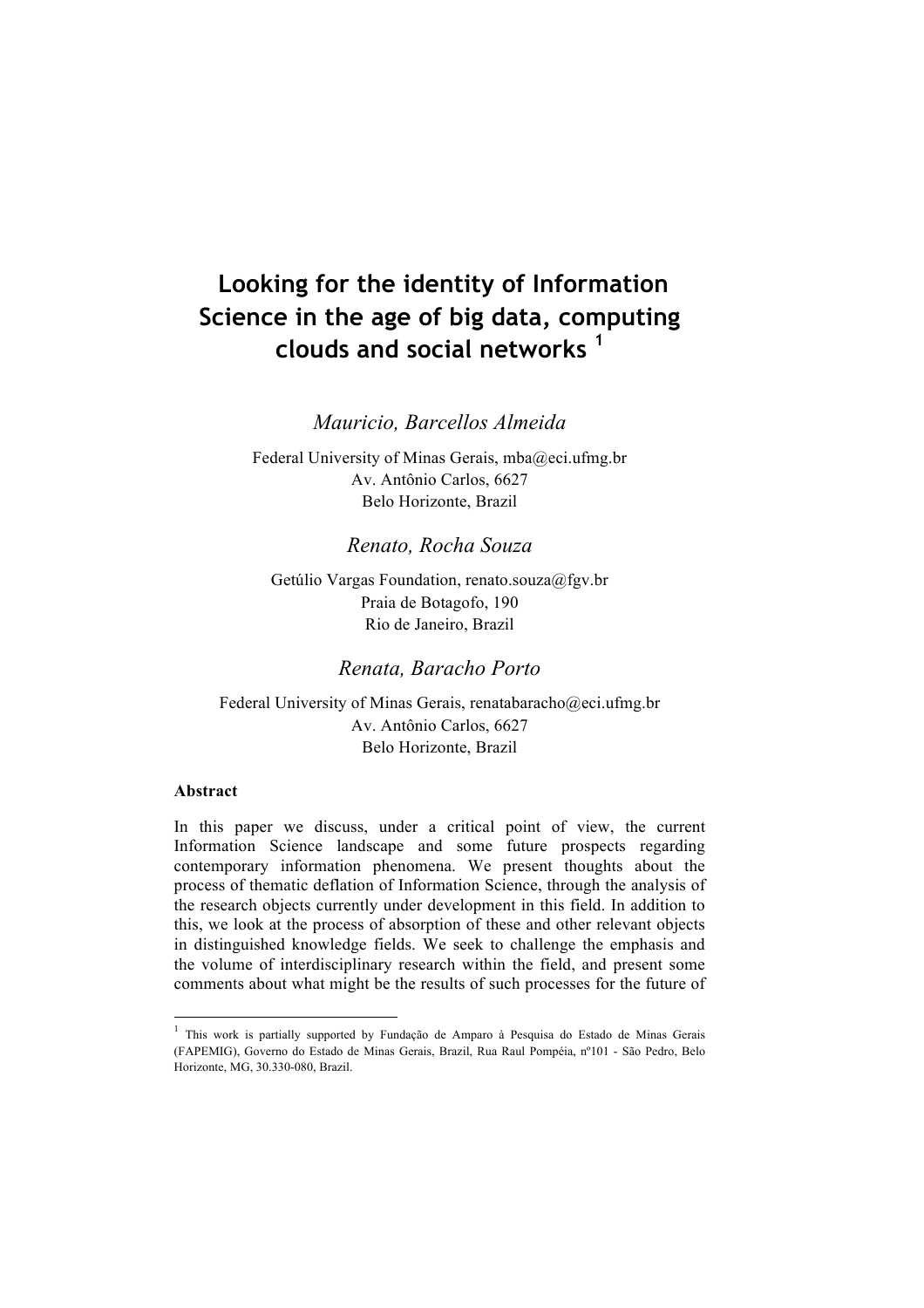Information Science. Subsequently, we analyze the impact in the Information Science field due to phenomena like information boom, the consolidation of the social networks as interactive spaces, cloud computing, as well as other key elements.

**Keywords**: Information Science. Epistemology. Interdisciplinary Studies. Information Technology.

#### **Introduction**

Within all scientific fields, and even among those more recently established, one can say that Information Science (IS) is one of the most introspective fields with regards to research themes. The conceptual issues that underlie IS come up with very passionate arguments that their real research objects are sometimes blinded or faded into the background. Considering that seminal texts of the IS field are so broad – as seen in the works by Bush (1945) or Shanon and Weaver (1949) – and departing from such multifaceted concepts – again, as seen in Barlow (1994), Hofkirchner (1999) and Capurro (2003) – it is surprising that some authors are still able to find certain agreement about what IS should encompass under its umbrella (Borko, 1968; Zins, 2009). Indeed, the consolidation process of a relatively recent research field like IS, one find many obstacles if compared to the same processes in the so-called "hard-sciences".

With respect to this relatively unique characteristic in the IS field, Wersig (1993) emphasizes the need for a pragmatic-evolutionary perspective along with attempts at theoretical construction. This should be done so that both empirical research objects and interfaces with other fields, work as a support system for the permanent construction and re-construction of the whole research field. Wersig (1993) describes the IS professional through an analogy with the "weaving bird". It is a kind of bird that builds its nest by weaving elaborate and complex nets, which refers to the thematic connections, required in the ordinary work of IS professionals.

As IS is a dynamic research field, working on research objects somehow fluid and ubiquitous, we present here an opinion about how the paradigmatic and epistemological transformation occurs. There is a need for this field when considering the scenario of new technologies and new ways to handle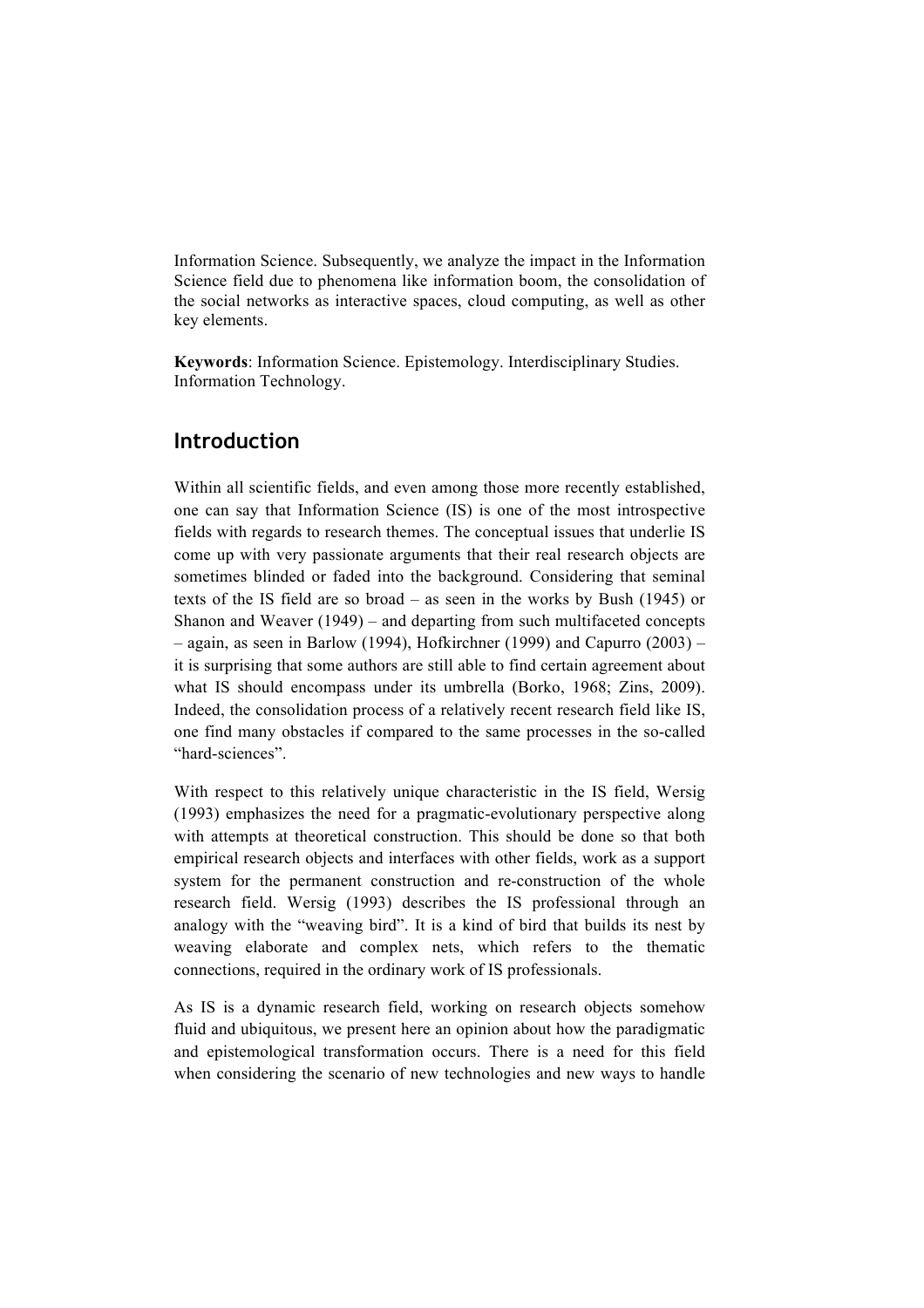information. We openly assume our intention of producing a certain provocation, as long as we believe that there is an on-going deflation of IS field as an autonomous research field. This deflation has occurred because of the increasing overlapping among research objects of IS and other fields. Such phenomenon has resulted in a substantial reduction of interest in the scope of IS, as well as the migration to other fields, whose research objects could be considered legitimate IS research objects.

The remaining part of the article is organized according to three scenarios: the deflation, the transformation and future perspectives.

### **Deflation**

Borko (1968, p.3), in its remarkable definition that attempts to capture IS epistemology and praxis, asserts:

> Information Science is that discipline that investigates the properties and behavior of information, the forces governing the flow of information, and the means of processing information for optimum accessibility and usability. It is concerned with that body of knowledge relating to the origination, collection, organization, storage, retrieval, interpretation, transmission, transformation and utilization of information. This includes the investigation of information representations in both natural and artificial systems, the use of codes for efficient message transmission, and the study of information processing devices and techniques such as computers and their programming systems. It is an interdisciplinary science derived from and related to such fields as mathematics, logic, linguistics, psychology, computer technology, operations research, the graphic arts, communications, library science, management, and other similar fields.

Considering this definition, one might claim that virtually all research objects of the contemporary academic research would involve at least one component connected to IS. However, one can identify a bias, albeit broad, which can be read between the lines. The main concerns of IS are processes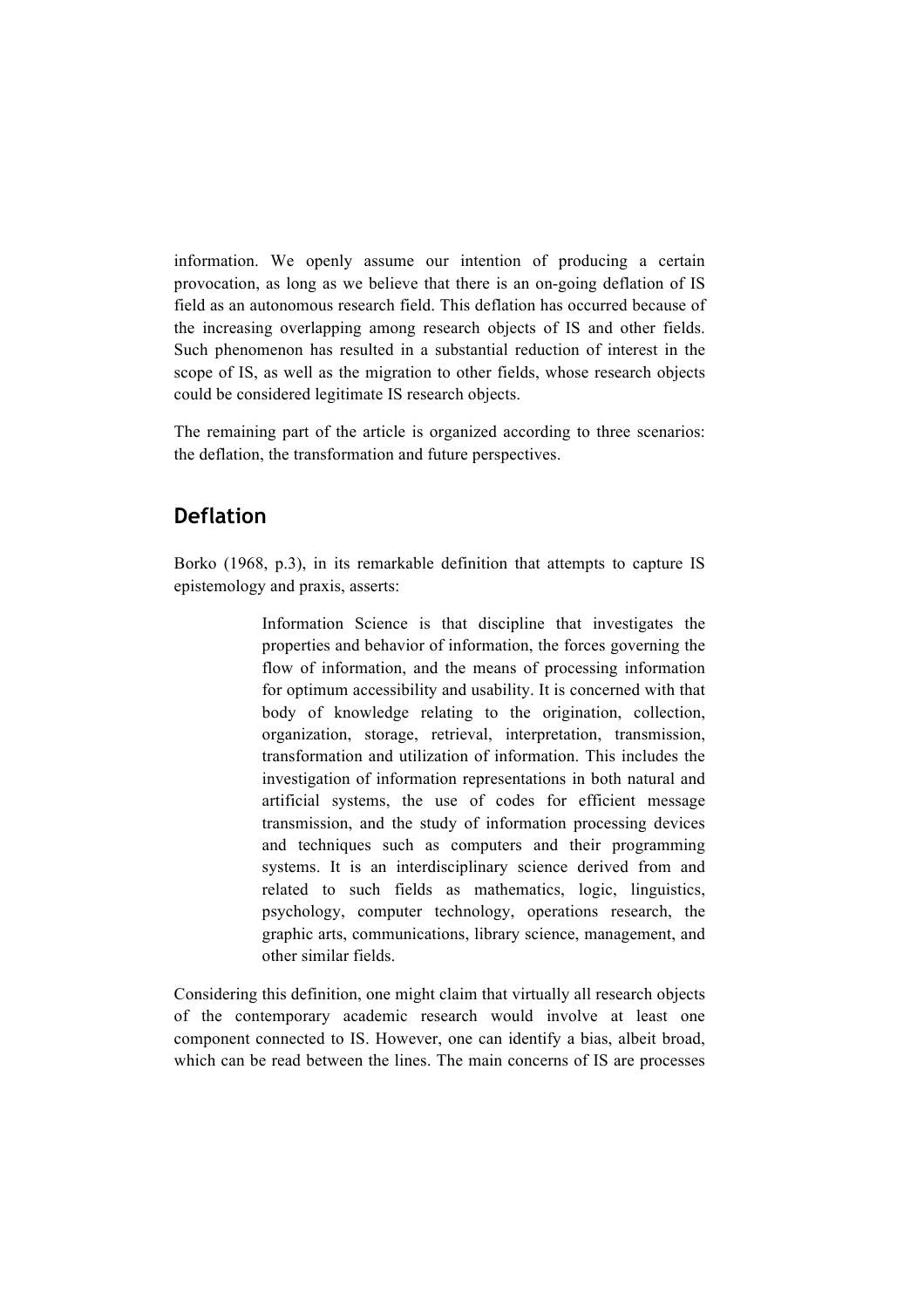of information and knowledge representation, in addition to the manipulation of the records produced along these processes. The nature of these processes presupposes that information suffers successive abstractions, modeling and representations so that it can be organized, transmitted, codified and consumed. Buckland (1991) captures these processes and related objects by considering all of them as manifestations of the concept of information. Furthermore, it is worth emphasizing that information and knowledge representation are seminal subjects in the scope of IS.

Despite some discussion, there is a reasonable agreement about both the moment and the reasons for the birth of IS. On one hand, IS arises to deal with the issues that appeared from the increasing complexity in the management of informational collections. On the other hand, it fulfills the need for the creation and adaptation of methodologies – the praxis. Both aforementioned facts come from the fields of documentation and librarianship. However, the last few years of the 20th century were characterized by the fast expansion of information technology and by the acceleration of the processes of information transformation. These processes include the creation, representation, storage, organization, dissemination and consumption of information. This meant the issues from decades ago originally justifying the appearance of a so-called "Information Science", are nowadays exponentially felt.

Networks, mobile devices, tablets and other gadgets, as well as digital libraries and emergent developments like wearable computing, have continuously changed contexts, shorten cycles, and reinvented material supports. These events have redefined the relation between people and information records. There is a progressive "undocking" process, chagig deeply the usual connections between information and its supports for recording, exchanging and consuming. Organization of the large mass of data needs new and creative solutions, suggesting the real need of a science to deal with information, namely IS.

This "technological ecology" could favor a new inspiration to the IS field, by multiplying the informational issues and the consequent demand for new solutions. But what has really occurred is the gradual migration of genuine IS research objects to other fields. To illustrate such thematic migration, one can mention socio-technical artifacts for information retrieval (like digital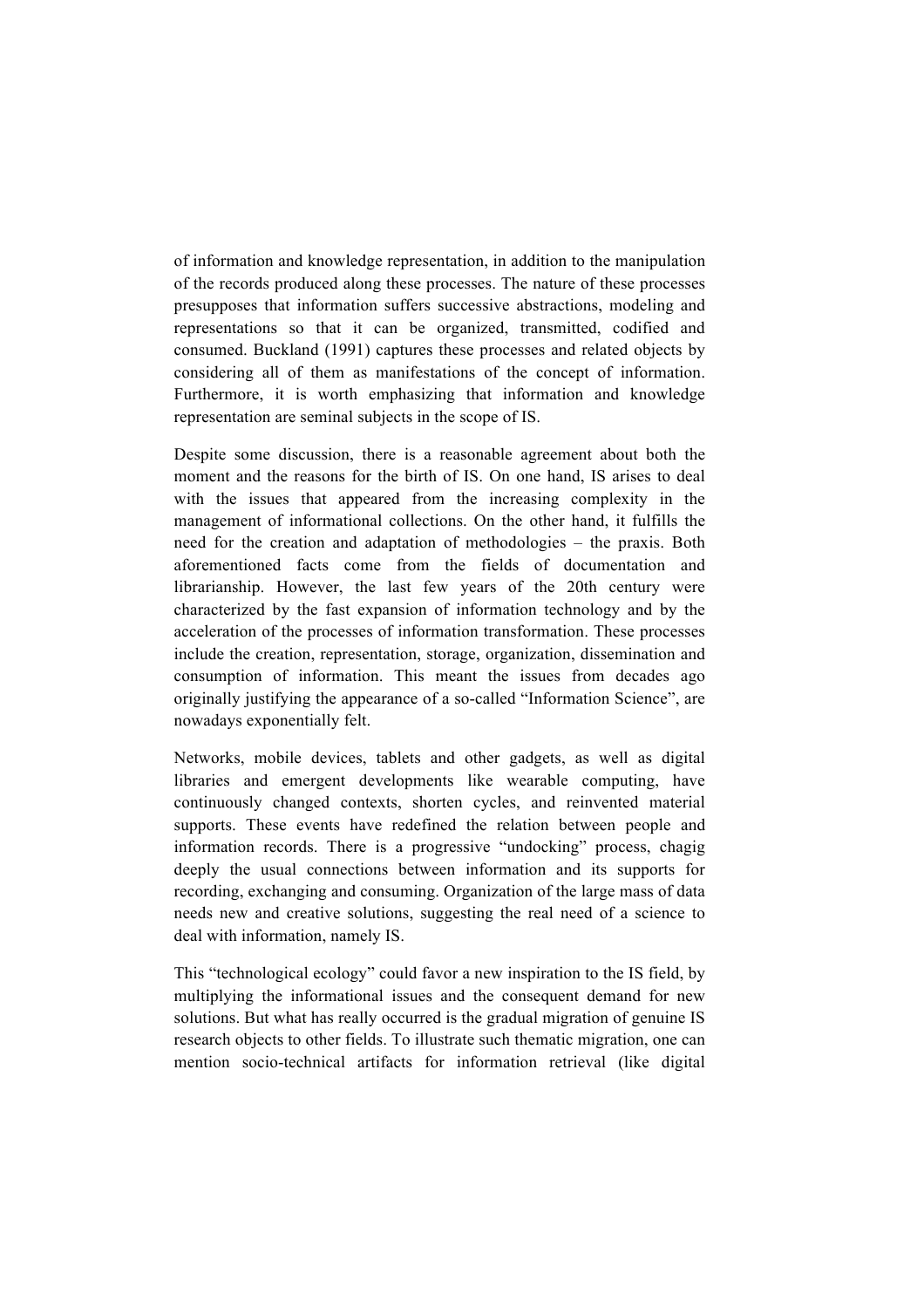libraries), instruments for knowledge representation (like ontologies), techniques for domain modeling, information systems studies in their several contexts of use, among others. All of these examples of research objects have been actively studied by other sciences in fields of Linguistics, Administration, Computer Science and Information Systems.

On the other hand, themes like "social responsibility", "inter and transdisciplinarity", "information and work", "information society", and so forth (ANCIB, 2009), although relevant and legitimate themes for a social and applied science, have directing the field to focus on aspects related to the social issues coming from Sociology, Anthropology, History, among others. The rise of research in themes related to management, as Knowledge Management and Competitive Intelligence make IS close to fields of Administration and of some subfields of Engineering. All these examples show borderline overlapping that contribute to dissolving IS frontiers and to the lack of its identity.

With regard to the processes of information and knowledge representation, which are strongly connected to the origins of the IS field, one can expect that it become a mere and passive spectator in a highly dynamic environment. Even though IS is a dominant field when the subject is the study and construction of instruments for information organization, like indexing languages and information systems interfaces, these themes are nowadays associated with "technical sciences". Indeed, these sciences have incorporated these instruments into their constructs. Borko (1968) analyses the research objects mentioned in the "Current Research and Development in Scientific Documentation" and lists nine categories, namely:

- 1. Information need and uses
- 2. Document creation and copying
- 3. Language analysis
- 4. Translation
- 5. Abstracting, classification, coding and indexing
- 6. System design
- 7. Analysis and evaluation
- 8. Pattern recognition
- 9. Adaptive systems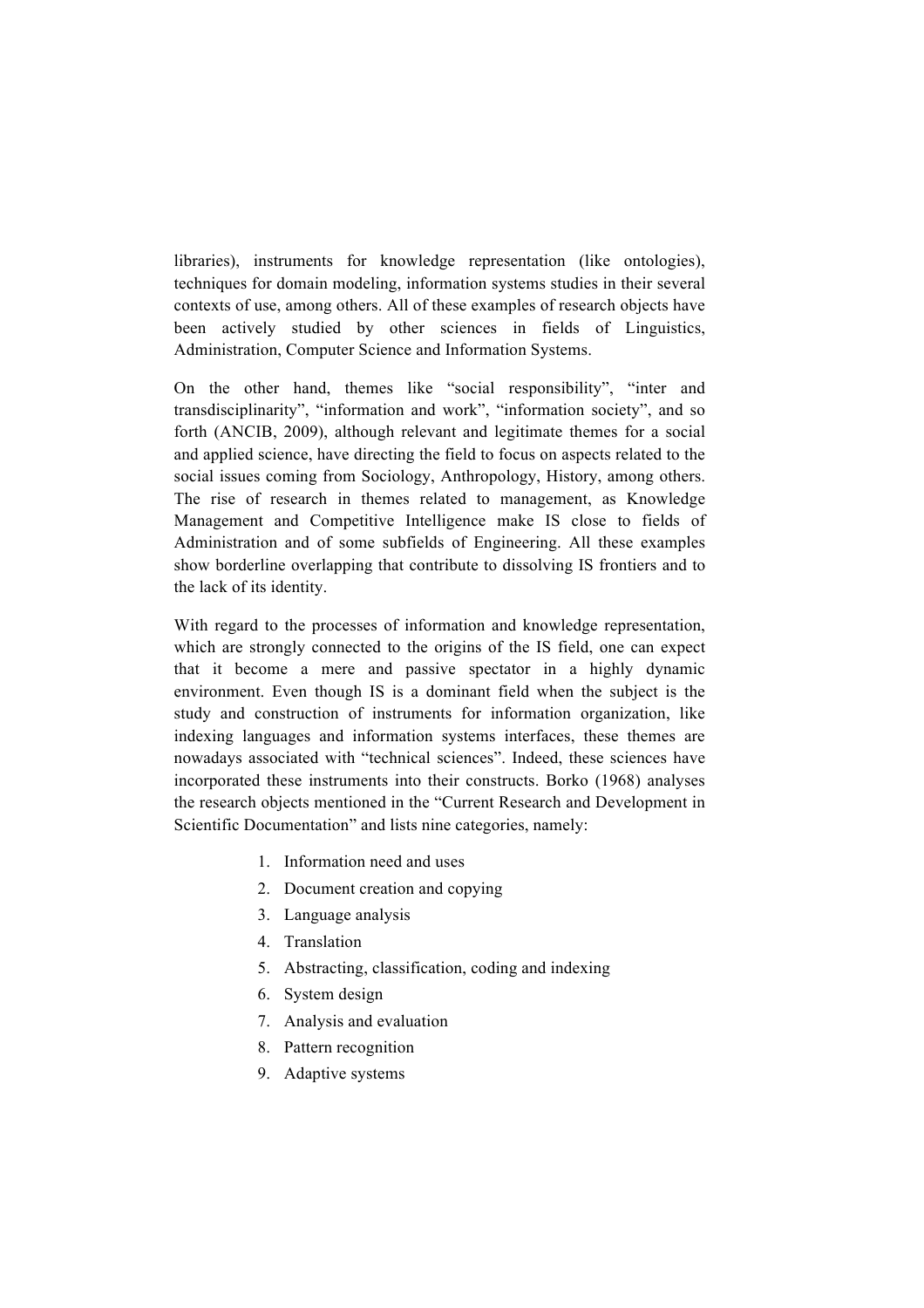Among these objects, which are very current topics, only 1, 2 and part of 5 continue to be recognized as part of the core of IS. Linguistic analysis has been properly developed in fields like Computational Linguistics, Corpus Linguistics, Computer Science and even Applied Mathematics. Topics 3 and 4, as well as part of 5 and 7, have been developed under the label of Natural Language Processing. Computer Science and Engineering encompass topic 6, namely, Systems Design. Finally, the growing field of Artificial Intelligence has developed the topics 8 and 9.

In many universities around the world, the "schools of information science" have been transformed into "schools for information studies", where special groups gather the required profiles able to exert the socio-technical interdisciplinary skills. In the United States, an example of this sort of discussion is the so-called *i-school´s movement*, in which several renowned universities have adopted new techniques, attitudes and even new curricula in schools and departments (Detlefsen, 2008). In addition, the conferences of the International Society for Knowledge Organization (ISKO 2014) also denote a clear direction that seeks a broad coverage, while maintaining the theoretical focus. The incorporation of themes that would suggest a social bias, as the *folksonomies*, occur in the scope of the knowledge organization systems, a very dear and traditional research subject within IS.

We conclude this first scenario emphasizing the need to take care of IS field, so that it does not become a mere niche among other fields. Some hope that information professionals, instead of being the Wersig´s weaving bird, become a sort of "remora"<sup>2</sup>, which feeds on the thematic leftovers of topics that other fields develop.

### **Transformation**

There are surveys and research available in the literature, which characterize IS under countless different aspects, for example Capurro (1991) and Whittaker (2011), to mention a few. The scenarios presented here in this section do not correspond to an exhaustive literature review. Instead, we

 <sup>2</sup> Parasite fishes that have on the head a sucking disk with which they attach themselves to sharks and other fishes so that they can take rests of food.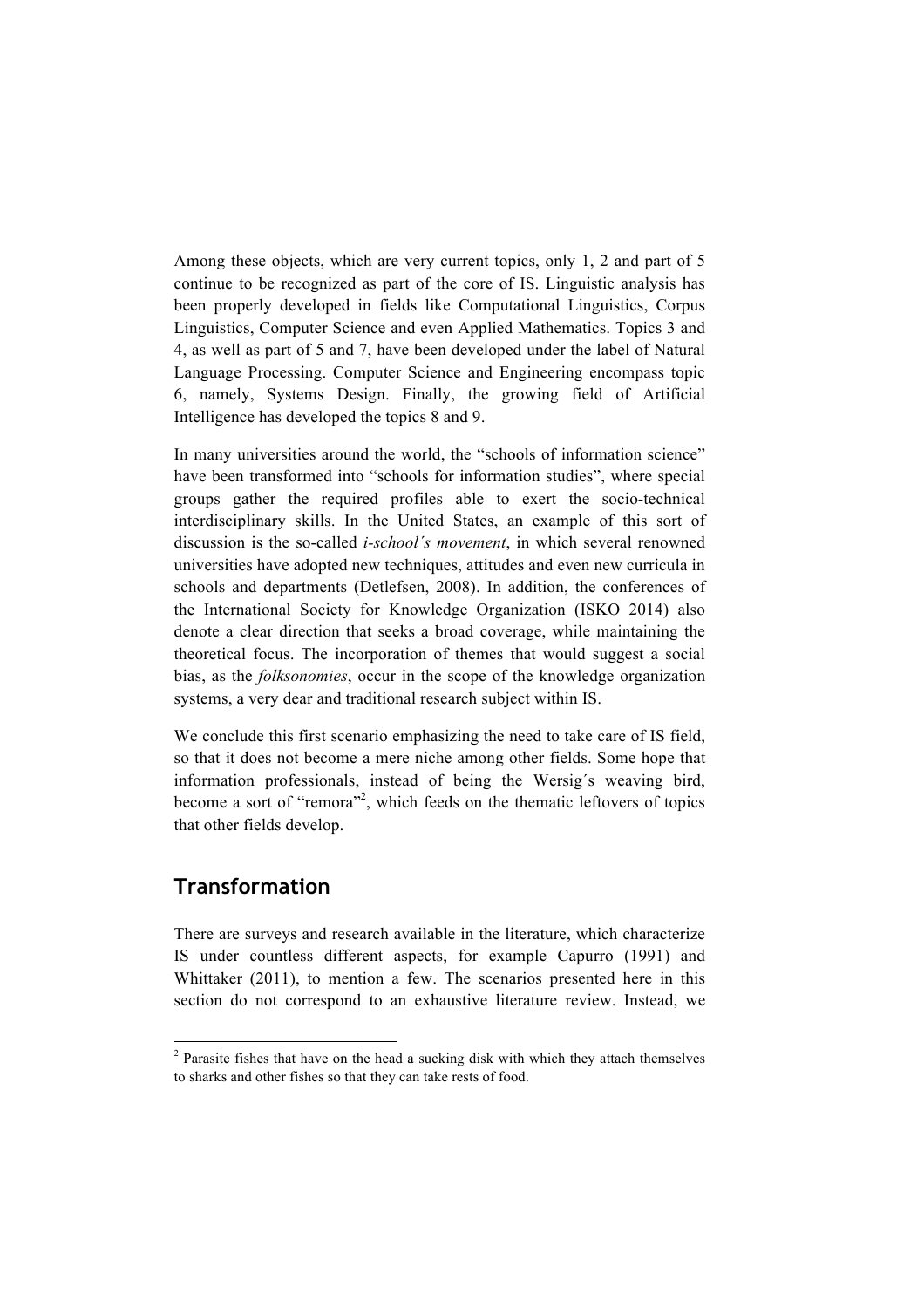chose just to approach the effects of some new developments in IS, namely, Big Data, Cloud Computing and Social Networks. We believe that those developments may have caused impacts and paradigmatic changes in IS research.

### **Social Networks**

Social networks are structures that gather actors – individuals and institutions – through links (Easley et al, 2010), which can be reified as social or technological arrangements. The representation and study of those networks include, but are not limited to, fields of Anthropology, Biology, Communication, Economy, Geography, Information Science, Psychology, Sociology and Socio-Linguistics.

Here, we only approach the social networks constructed from socio-technical arrangements, as is the case of some available on the web, for example, networks for relationships like Twitter<sup>3</sup> and Facebook<sup>4</sup>. In its early days, Twitter was discarded because it was not considered a relevant information source, but in 2010 its economic messages of 140 characters started to be collected<sup>5</sup> by the United States Library of Congress. In 2014, more than 500 million messages were exchanged in Twitter each day<sup>6</sup>. Similarly, in 2014 Facebook had around 1.1 billion users exchanging an amazing volume of information<sup>7</sup>. Only these two instruments completely surpassed the information currently disseminated in printed or digital media. The main feature of this sort of information is the fluidity, dynamics and thematic ephemerality, which are explored in activities of environmental monitoring, sentiment analysis (Liu, 2012) and even the recording of human history.

It is worth mentioning another phenomenon, Wikipedia, one of the most remarkable crowd sourced collective developments of our age. Wikipedia is a free and collaborative multilingual encyclopedia, which makes it possible

 <sup>3</sup> https://twitter.com/

<sup>4</sup> https://pt-br.facebook.com/

 $5$  http://www.businessinsider.com/library-of-congress-is-archiving-all-of-americastweets-2013-1

 $6$  http://www.internetlivestats.com/twitter-statistics/

<sup>7</sup> http://www.statisticbrain.com/facebook-statistics/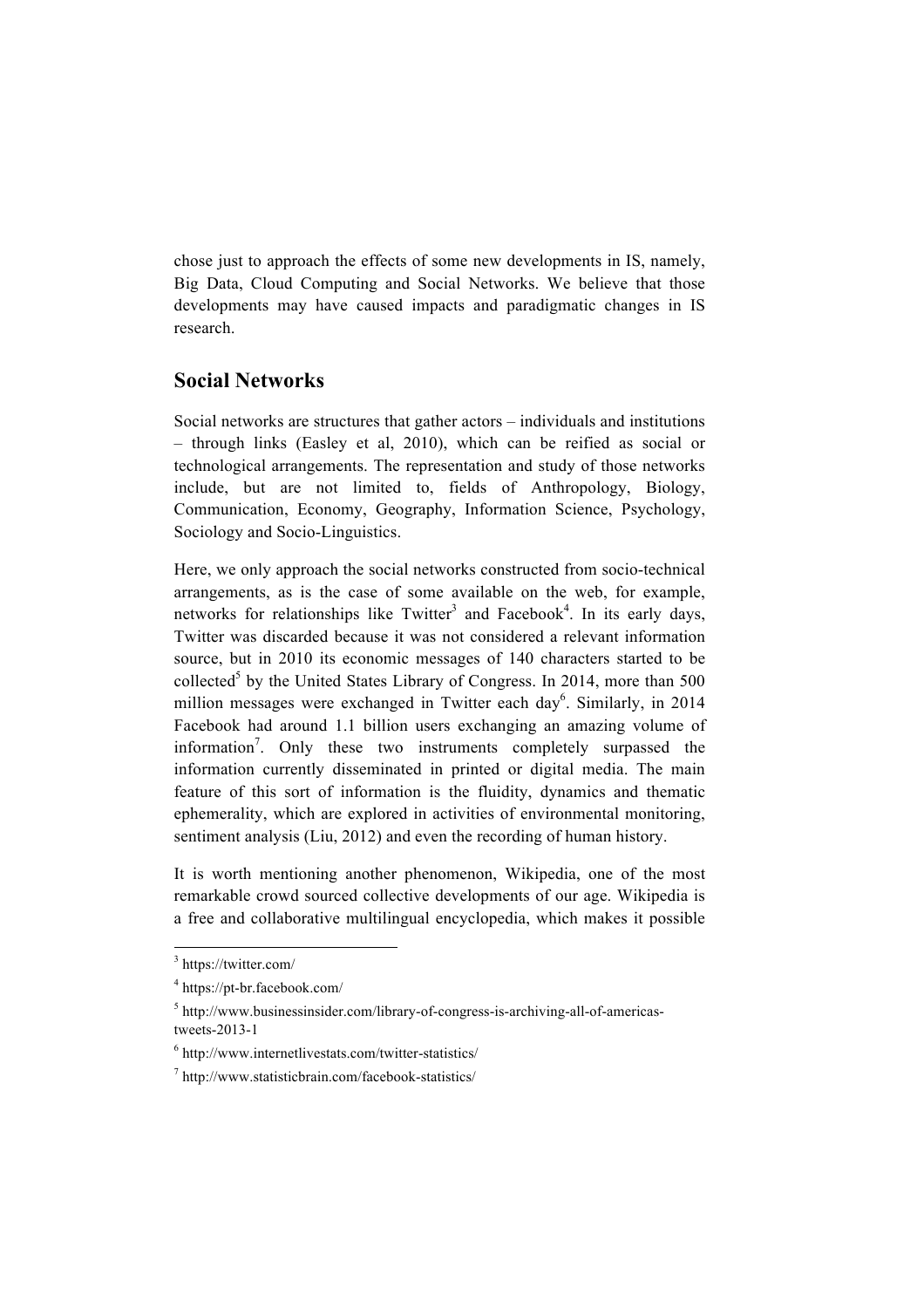to copy, change and extend any type of information. It is distinguished from blogs because it does not use the traditional concept of authorship. Anyone with Internet access is able to modify any Wikipedia article, and each reader is a potential collaborator. In addition, Wikipedia goes beyond the results obtained by search engines, as the response to a query is a single text.

It is still worth remembering that social networks and their related phenomena point out to the ephemeral character of both the informational records and the instruments required to organize these records. Indeed, these collective constructions allow one to create products of unimaginable extent, which will require new approaches and studies (Surowiecki, 2004).

#### **Big data**

The explosion of information, which is sometimes called information or data deluge, is more than a large increase in the number of records. The term "big data" has become somewhat commonplace: it is used to refer to any mass of data, which cannot be processed without specific computational structures. In addition to the large volume, some definitions assigned to big data features like variety, velocity, and veracity (Laney, 2012). Indeed, since the 1990s large volumes of data have been manipulated with the aim of producing simulations and predictions. However, the textual non-structured information has been increasing a lot since the 2000s. This phenomenon has had a strong impact on the academic community and in research, most notably in fields like IS. The professionals using traditional techniques of subject analysis, classification and categorization have been trying to adapt their expertise, both to the gigantic collections, and to the speed of production of summaries and indexes (Magnusson; Vanharanta, 2003; Nodus Labs, 2012).

In the scope of academic communities, works of literature review, which are essential for research, are increasingly complex and in some cases impractical. Often a researcher has to cut arbitrary and explicit excerpts from the literature, meaning that the quantity of publications and available sources about specific subjects has become intractable. In other scientific cases, it is now a common research mode called "data driven research" (Moe-Behrens, 2012). According to this mode, one should perform several tests of hypotheses in large masses of data as an exploratory preamble. When promising possibilities are found from the data analysis, it would be possible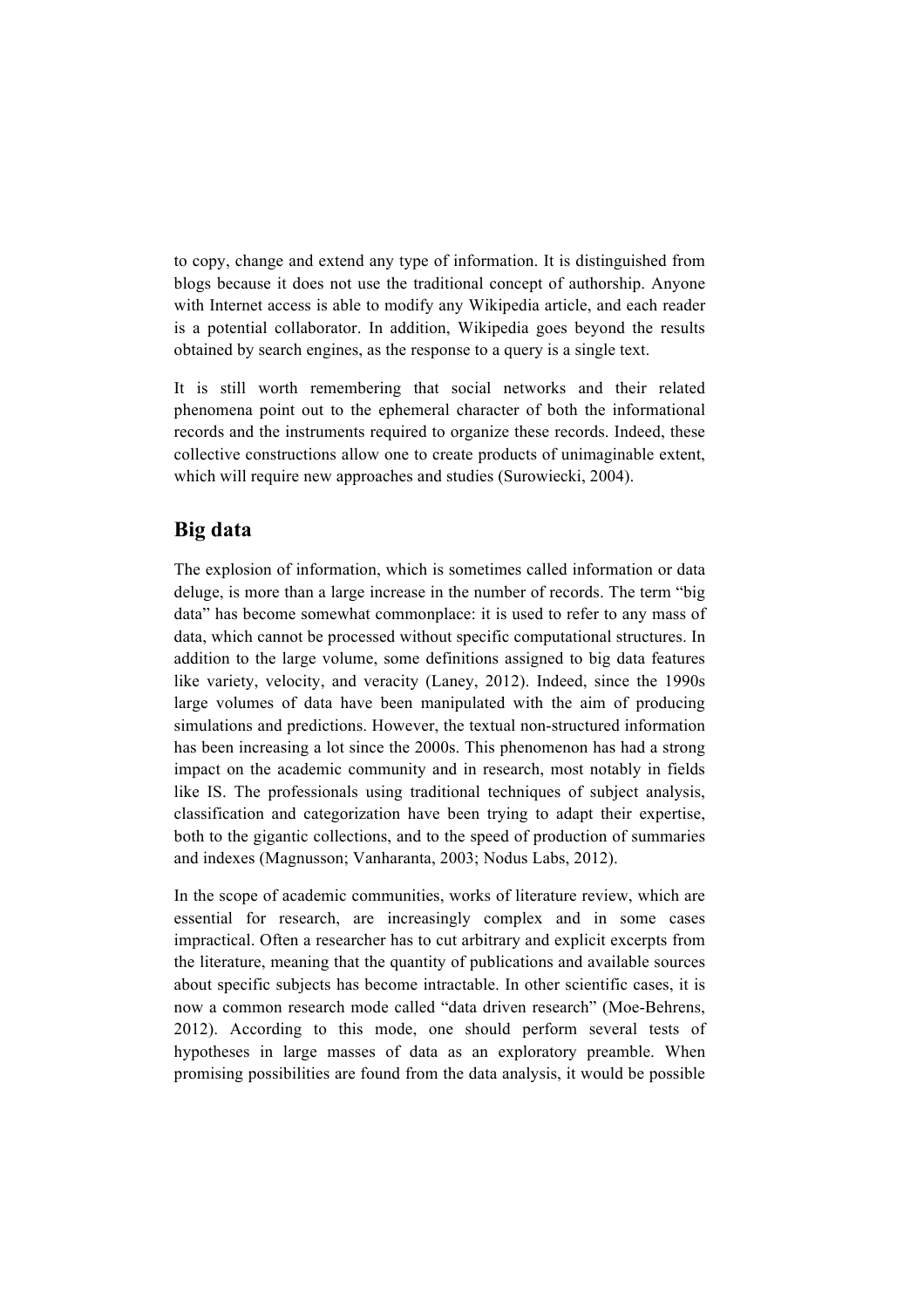to propose qualitative and quantitative enhancements though interactive changes of focus.

### **Cloud computing**

Since we have already briefly described both the social phenomenon materialized through networks, and explosion of information illustrated through the hype around the big data, it is worth mentioning the importance of clouding computing. This phenomenon adds one more abstract level to the process of dematerialization of information records. Some time ago, still without confidence, people changed from physical supports to digital ones like tablets and mobile devices. But now, the cloud computing separates the users from those devices that store their data. Ubiquitous and often freely available storage services (DropBox<sup>8</sup>, Google Drive<sup>9</sup>, iCloud<sup>10</sup>, to mention a few) are part of the lives of millions of people. These people seen unconcerned with the potential lack or theft of both photos and private data, even considering the current quantity of security incidents.

So, one can notice that: (a) social networks have disrupted the geographical limits of connectivity; (b) the new explosion of information has eliminated the possibility for an individualized treatment of information records; and (c) cloud computing has broken up the tangibility of records. So, in this complex context, an important issue begs for a proper answer: what will be the research agenda for IS in the 21st century?

## **Future Perspectives**

What would be the role of IS in a context in which it seems to have lost primacy as a research field, and even centrality, in the thematic of information and knowledge representation? Resuming our initial provocation in the aforementioned scenario of IS deflation, what will be the possible arrangements capable of avoiding such deflation? Revisiting the definition of IS by Borko (1968), as "an interdisciplinary science that investigates the

 <sup>8</sup> https://www.dropbox.com/

<sup>9</sup> https://drive.google.com/

<sup>10</sup> https://www.icloud.com/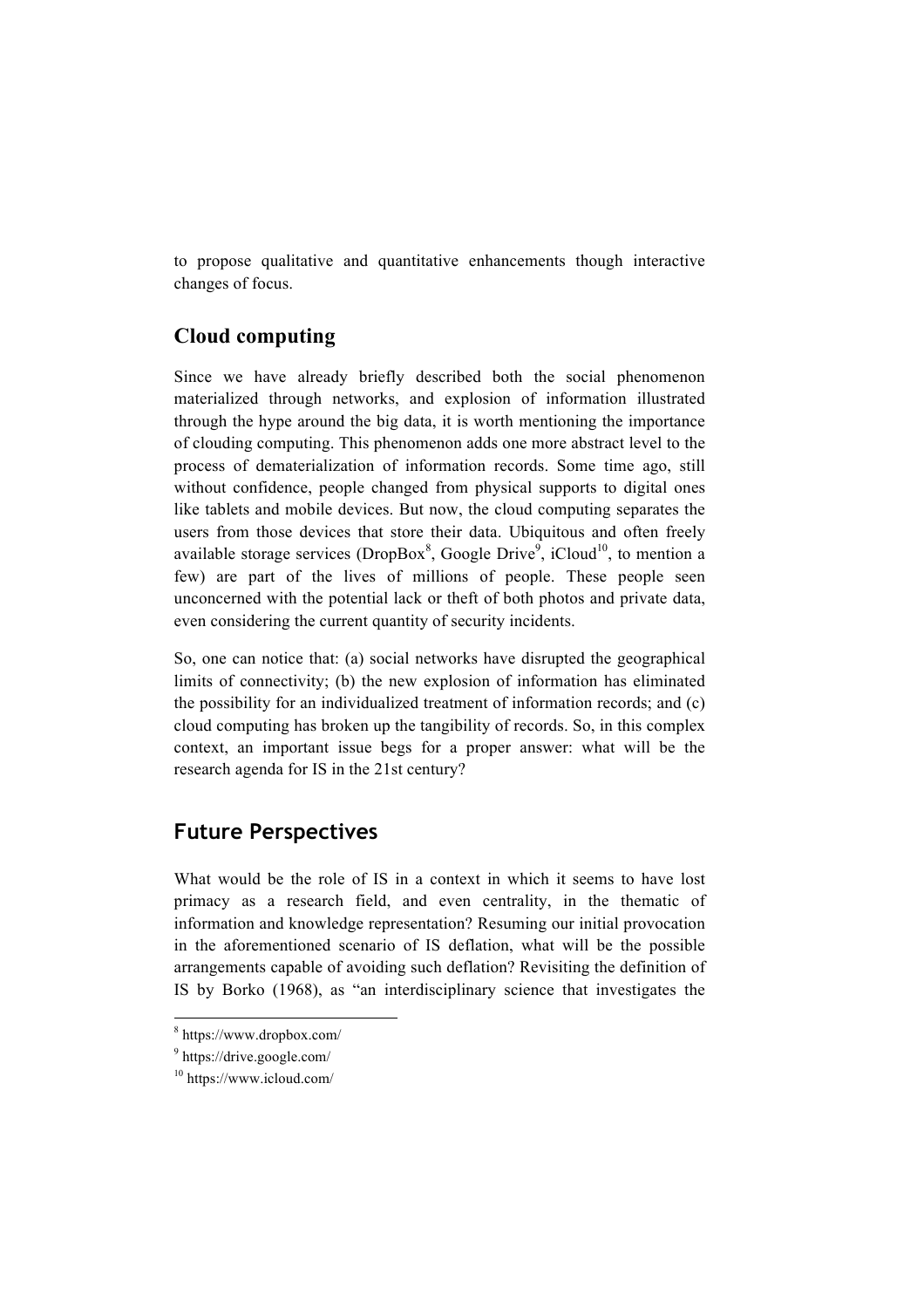properties and behavior of information, the forces that govern the flow and use of information and the techniques of processing ", one can conclude that this program has become too broad for the IS field. Indeed, one can even conclude that such a program is too broad for any research field.

Yet, the already cited proposal of Wersig (1993) has become more and more present. It recognizes the new role of knowledge in contemporary society, and advocates the adoption of pragmatism to deal with problems in IS. Thus, in this scenario, epistemological approaches should receive less emphasis. Wersig´s third model for IS suggests, on one hand, a theoretical structure that reduces the attempts of formulating general laws. On the other hand, it suggests the creation of more action strategies from an approach based on the interlacement of scientific concepts. Then, it would weave a proto-net of basic concepts in IS, from which other people or groups could continuously find and integrate new concepts. In this sense, this conceptual net would become more inclusive and strong, in addition to having augmented it´s scientific character.

Examining this from another perspective, on one hand, interdisciplinary studies may weak IS as a research field. But, on the other hand, this same interdisciplinary studies may bring the possibility, and even the prerogative, of mediation among disciplinary dialogues. Such interdisciplinary essence fosters the professional and the researcher of IS to navigate in new theoretical spaces, to adapt to the technological contexts and to continuously reinvent itself.

#### **Curriculum Vitae**

Mauricio Barcellos Almeida holds a PhD in Information Science and currently acts as Associate Professor in the Department of Information Theory and Management at the Federal University of *Minas Gerais*, Brazil.

Renato Rocha Souza holds a PhD in Information Science and currently acts as Adjunct Professor in the School of Applied Mathematics at the *Getulio Vargas* Foundation, Brazil.

Renata Baracho Porto holds a PhD in Information Science and currently acts as Adjunct Professor in the Department of Information Theory and Management at the Federal University *of Minas Gerais*, Brazil.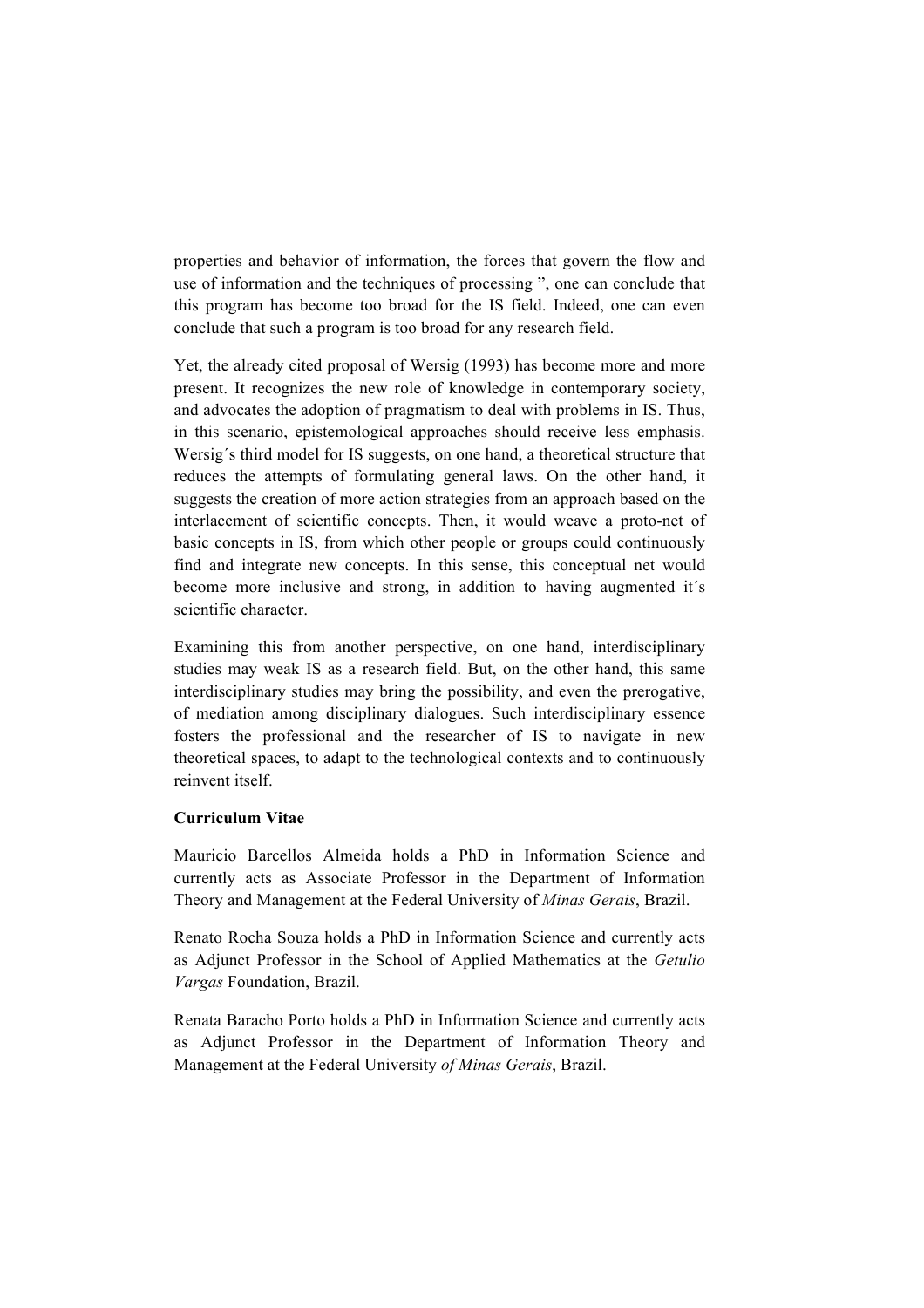### **References**

ANCIB. (2009). History of the Brazilian Conferences of Research in Information Science. Retrieved July 31, 2011 from http://www.ancib.org.br/enancib/historico-do-enancib/

Borko, H. (1968). Information science: what is this? American Documentation, v.19, p.03-05.

Bush, V. (1945). As we may think, in the atlantic monthly. Retrieved August 22, 2010 from http://ccat.sas.upenn.edu/ jod/texts/vannevar.bush.html

Capurro, R. (2003). The concept of information. Annual Review of Information Science and Technology (ARIST), v.37, n.8, p.343-411.

Capurro, R. (1991). What is Information Science for? a philosophical reflection. In: Vakkari, P.; Cronin, B. (Ed.). Conceptions of Library and Information Science. Proceedings... London: Taylor Graham, p.82-96.

Detlefsen, E. G. What´s is a name? the I-Schools project. Medical Library Association News, v.28, n.3, p.1-17, 2008.

Easley, D.; Kleinberg, J. (2010). Networks, Crowds, and Markets: reasoning about a highly connected world. Cambridge: University Press.

Hofkirchner, W. (1999). The quest for a unified theory of information. In: Hofkirchner, W. (Ed.). Proceedings of the 2nd Intern. Conf. on the Foundations of Information Science. Amsterdam: Gordon & Breach, p. 9-30.

Ingwersen, P.; Järvelin, K.. (2005). The turn: integration of information seeking and retrieval in context. Netherlands: Springer, v. 18.

International Society For Knowledge Organization. ISKO Chapters. Retrieved March 29, 2014 from http://www.isko.org/chapters.html

Laney, D. (2012). The Importance of 'Big Data': a definition. Retrieved March 22, 2014 from https://www.gartner.com/doc/2057415/importance-bigdata-definition

Liu, B. (2012). Sentiment Analysis and Opinion Mining, Chicago: Morgan & Claypool.